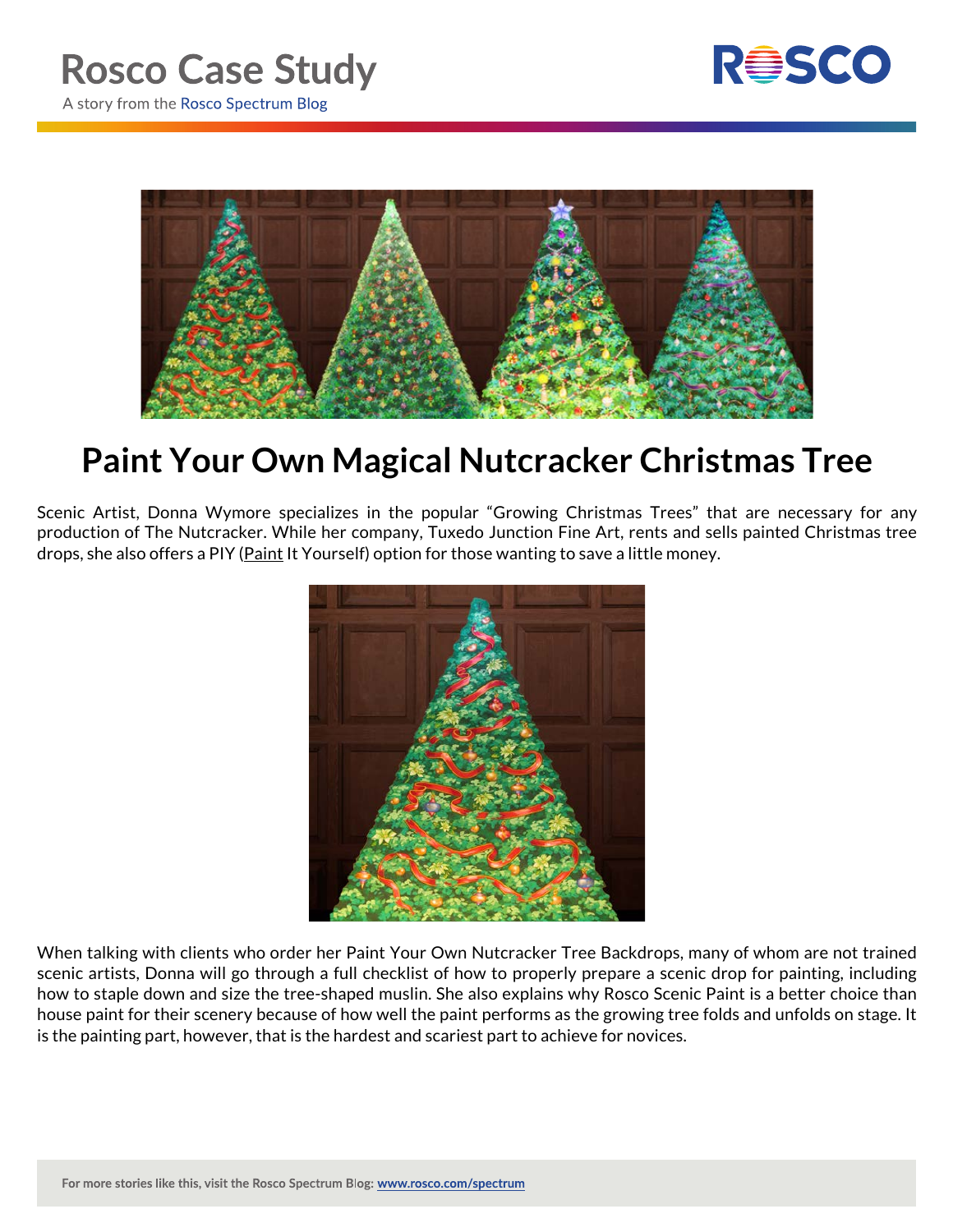

*PIY Christmas Tree Drop + Rosco Scenic Paint = Magical Nutcracker Christmas Tree*

Her biggest piece of advice is to paint it the way you would decorate a tree in the real world – start with the tree, then add the garland, and finally the ornaments. "Working from a research photo of a tree that you like, and using it as if it is a recipe, takes out a lot of the anxiety of where to start where to go with it."



*Four Nutcracker Christmas Trees from Tuxedo Junction Fine Art*

Starting with an Off Broadway Pthalo Green base (let down one-part water: one-part paint), gives you a great medium tone to paint most of the tree. From there, you can add Imperial Green and/or Ultramarine Blue to the Pthalo to add darker shadow areas to the tree, and a lighter mix of the Pthalo with Emerald Green can be used for the highlight parts of the tree. In the end, having 4-6 monochromatic tones of green to create all of the branch work is pretty standard.



*Supersaturated Pthalo Green was used to paint the center green strip in the ribbon of this tree*

When it comes to painting the ornaments, green and red are often the first choice, and that's when Donna switches over to Rosco's Supersaturated Pthalo Green. Because the Supersat version of the color is darker and bluer than the Off Broadway version used to paint the tree, the contrast makes the ornaments appear as a "greener green" that will make the ornaments pop under stage lighting.